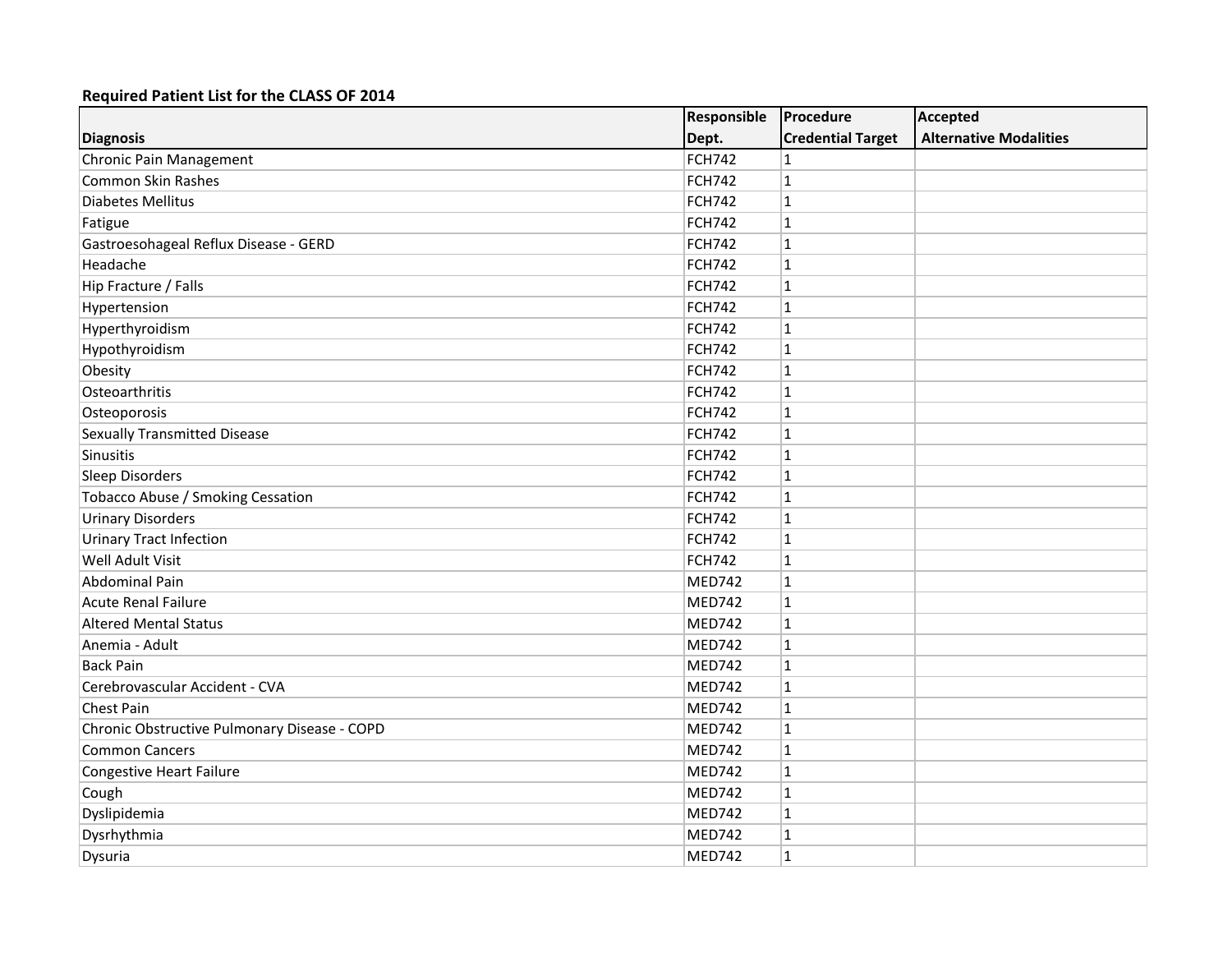|                                                                                 | Responsible   | Procedure                | <b>Accepted</b>               |
|---------------------------------------------------------------------------------|---------------|--------------------------|-------------------------------|
| <b>Diagnosis</b>                                                                | Dept.         | <b>Credential Target</b> | <b>Alternative Modalities</b> |
| End of Life                                                                     | MED742        | 1                        | <b>VIDEO</b>                  |
| <b>Health Promotion</b>                                                         | MED742        | $\mathbf{1}$             |                               |
| <b>HIV Infection</b>                                                            | MED742        | $\mathbf{1}$             |                               |
| Hyperkalemia                                                                    | <b>MED742</b> | $\mathbf{1}$             |                               |
| Hypernatremia                                                                   | MED742        | $\mathbf{1}$             |                               |
| Hypokalemia                                                                     | MED742        | $\mathbf{1}$             |                               |
| Hyponatremia                                                                    | MED742        | $\mathbf{1}$             |                               |
| Joint Pain                                                                      | MED742        | $\mathbf{1}$             |                               |
| <b>Myocardial Infarction</b>                                                    | MED742        | $\mathbf{1}$             |                               |
| Pneumonia                                                                       | MED742        | $\mathbf{1}$             |                               |
| Seizures - Adult                                                                | MED742        | $\mathbf{1}$             |                               |
| Shock - Adult                                                                   | MED742        | $\mathbf{1}$             |                               |
| Thromboembolic Disease                                                          | MED742        | $\mathbf{1}$             |                               |
| <b>Abnormal Uterine Bleeding</b>                                                | <b>OBG742</b> | $\mathbf{1}$             |                               |
| Annual Exam - No Disease                                                        | <b>OBG742</b> | $\mathbf{1}$             |                               |
| Antepartum Bleeding (not First Trimester) Placenta Previa & Placental Abruption | <b>OBG742</b> | $\mathbf{1}$             |                               |
| Cervical Dysplasia and/or Neoplasia                                             | <b>OBG742</b> | $\mathbf 1$              |                               |
| Chronic Pelvic Pain - Endometriosis & Dysmenorrhea                              | <b>OBG742</b> | $\mathbf{1}$             |                               |
| Chronic Pelvic Pain - PID (STDs)                                                | <b>OBG742</b> | $\mathbf{1}$             |                               |
| <b>Contraception &amp; Sterilization</b>                                        | <b>OBG742</b> | $\mathbf{1}$             |                               |
| First Trimester Bleeding - Spontaneous Abortion & Ectopic Pregnancy             | <b>OBG742</b> | $\mathbf{1}$             |                               |
| Gynecological Exam (new patient) - Conduct/Record/Present                       | <b>OBG742</b> | $\mathbf{1}$             |                               |
| <b>Hypertensive Disorders in Pregnancy</b>                                      | <b>OBG742</b> | 3                        |                               |
| Intrapartum with Delivery                                                       | <b>OBG742</b> | $\mathbf{1}$             |                               |
| Menopause                                                                       | <b>OBG742</b> | $\mathbf{1}$             |                               |
| Normal Antepartum                                                               | <b>OBG742</b> | $\mathbf{1}$             |                               |
| OB Exam (new patient) - Conduct/Record/Present                                  | <b>OBG742</b> | $\mathbf{1}$             |                               |
| Vulvovaginitis                                                                  | <b>OBG742</b> | $\mathbf{1}$             |                               |
| Anemia - Child                                                                  | <b>PED742</b> | 1                        |                               |
| Asthma                                                                          | <b>PED742</b> | $\mathbf{1}$             | <b>CLIPP CASES</b>            |
| <b>Atopic Dermatitis</b>                                                        | <b>PED742</b> | $\mathbf{1}$             | <b>CLIPP CASES</b>            |
| Conjunctivitis                                                                  | <b>PED742</b> | 1                        |                               |
| Constipation                                                                    | <b>PED742</b> | 1                        |                               |
| <b>Cystic Fibrosis</b>                                                          | <b>PED742</b> | $\mathbf{1}$             | <b>CLIPP CASES</b>            |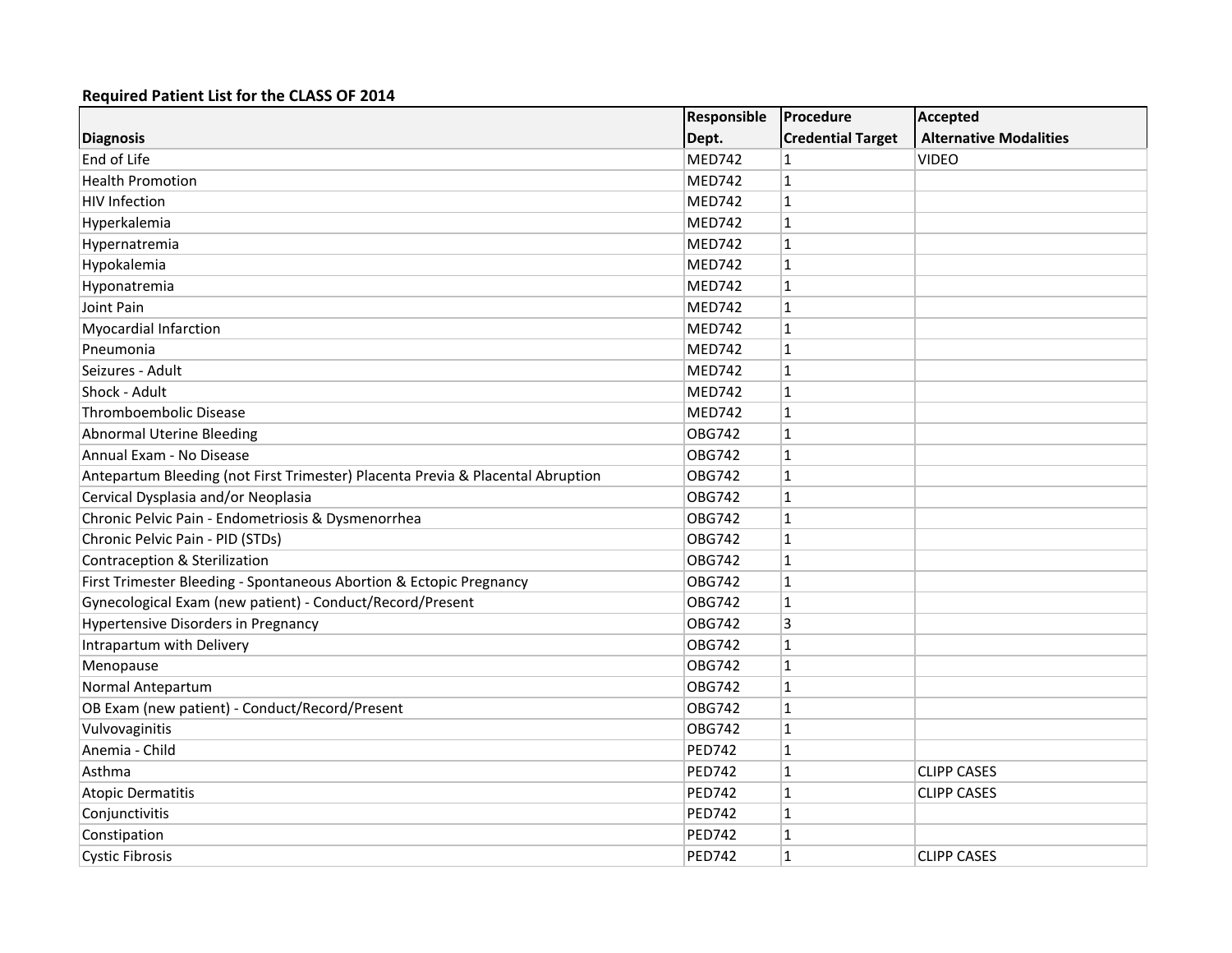|                                                       | Responsible   | Procedure                | Accepted                         |
|-------------------------------------------------------|---------------|--------------------------|----------------------------------|
| <b>Diagnosis</b>                                      | Dept.         | <b>Credential Target</b> | <b>Alternative Modalities</b>    |
| Diabetic Ketoacidosis                                 | <b>PED742</b> | 1                        | <b>CLIPP CASES</b>               |
| Down Syndrome                                         | <b>PED742</b> | $\mathbf{1}$             | <b>CLIPP CASES</b>               |
| Gastroenteritis                                       | <b>PED742</b> | $\mathbf{1}$             | <b>CLIPP CASES</b>               |
| Jaundice                                              | <b>PED742</b> | $\mathbf{1}$             | <b>CLIPP CASES</b>               |
| Meningitis                                            | <b>PED742</b> | $\mathbf{1}$             | <b>LECTURE</b>                   |
| Otitis Media                                          | <b>PED742</b> | $\mathbf{1}$             | <b>CLIPP CASES</b>               |
| Seizures - Child                                      | <b>PED742</b> | $\mathbf{1}$             | <b>CLIPP CASES</b>               |
| Shock - Child                                         | <b>PED742</b> | $\mathbf{1}$             |                                  |
| <b>Streptococcal Pharyngitis</b>                      | <b>PED742</b> | $\mathbf{1}$             |                                  |
| <b>Upper Respiratory Infection</b>                    | <b>PED742</b> | $\mathbf{1}$             |                                  |
| Well Adolescent Visit                                 | <b>PED742</b> | $\mathbf{1}$             |                                  |
| Well Child Visit                                      | <b>PED742</b> | $\mathbf 1$              |                                  |
| Well Newborn Visit                                    | <b>PED742</b> | $\mathbf{1}$             |                                  |
| ADHD - Adult                                          | <b>PSI742</b> | $\mathbf{1}$             | <b>VIDEO</b>                     |
| ADHD - Child                                          | <b>PSI742</b> | 1                        | <b>VIDEO</b>                     |
| <b>Anxiety Disorder</b>                               | <b>PSI742</b> | $\mathbf{1}$             | <b>VIDEO</b>                     |
| <b>Bipolar Disorder</b>                               | <b>PSI742</b> | $\mathbf{1}$             | <b>VIDEO</b>                     |
| <b>Conduct Disorder</b>                               | <b>PSI742</b> | $\mathbf{1}$             | <b>VIDEO</b>                     |
| Delirium                                              | <b>PSI742</b> | $\mathbf{1}$             | <b>VIDEO</b>                     |
| Dementia                                              | <b>PSI742</b> | $\mathbf{1}$             | <b>VIDEO</b>                     |
| Domestic Violence                                     | <b>PSI742</b> | $\mathbf{1}$             | <b>VIDEO</b>                     |
| <b>Eating Disorder</b>                                | <b>PSI742</b> | $\mathbf{1}$             | <b>VIDEO</b>                     |
| Major Depressive Disorder - MDD                       | <b>PSI742</b> | $\mathbf{1}$             | <b>VIDEO</b>                     |
| Mental Retardation / Developmental Delay - MRDD Adult | <b>PSI742</b> | $\mathbf{1}$             | <b>VIDEO</b>                     |
| Mental Retardation / Developmental Delay - MRDD Child | <b>PSI742</b> | $\mathbf{1}$             | <b>VIDEO</b>                     |
| Obsessive Compulsive Disorder - OCD                   | <b>PSI742</b> | $\mathbf{1}$             | <b>VIDEO</b>                     |
| Oppositional Defiance Disorder - ODD                  | <b>PSI742</b> | $\mathbf{1}$             | <b>VIDEO</b>                     |
| Panic Disorder                                        | <b>PSI742</b> | $\mathbf{1}$             | <b>VIDEO</b>                     |
| Personality Disorder                                  | <b>PSI742</b> | $\mathbf{1}$             | <b>VIDEO</b>                     |
| Schizoaffective Disorder                              | <b>PSI742</b> | $\mathbf{1}$             | <b>VIDEO</b>                     |
| Schizophrenia                                         | <b>PSI742</b> | $\mathbf{1}$             | <b>HEARING VOICES CURRICULUM</b> |
| Substance Abuse / Dependence                          | <b>PSI742</b> | $\mathbf{1}$             | <b>VIDEO</b>                     |
| Tourette's Syndrome                                   | <b>PSI742</b> | $\mathbf{1}$             | <b>VIDEO</b>                     |
| Acute Abdomen / Appendicitis                          | <b>SUR742</b> | $\mathbf{1}$             |                                  |